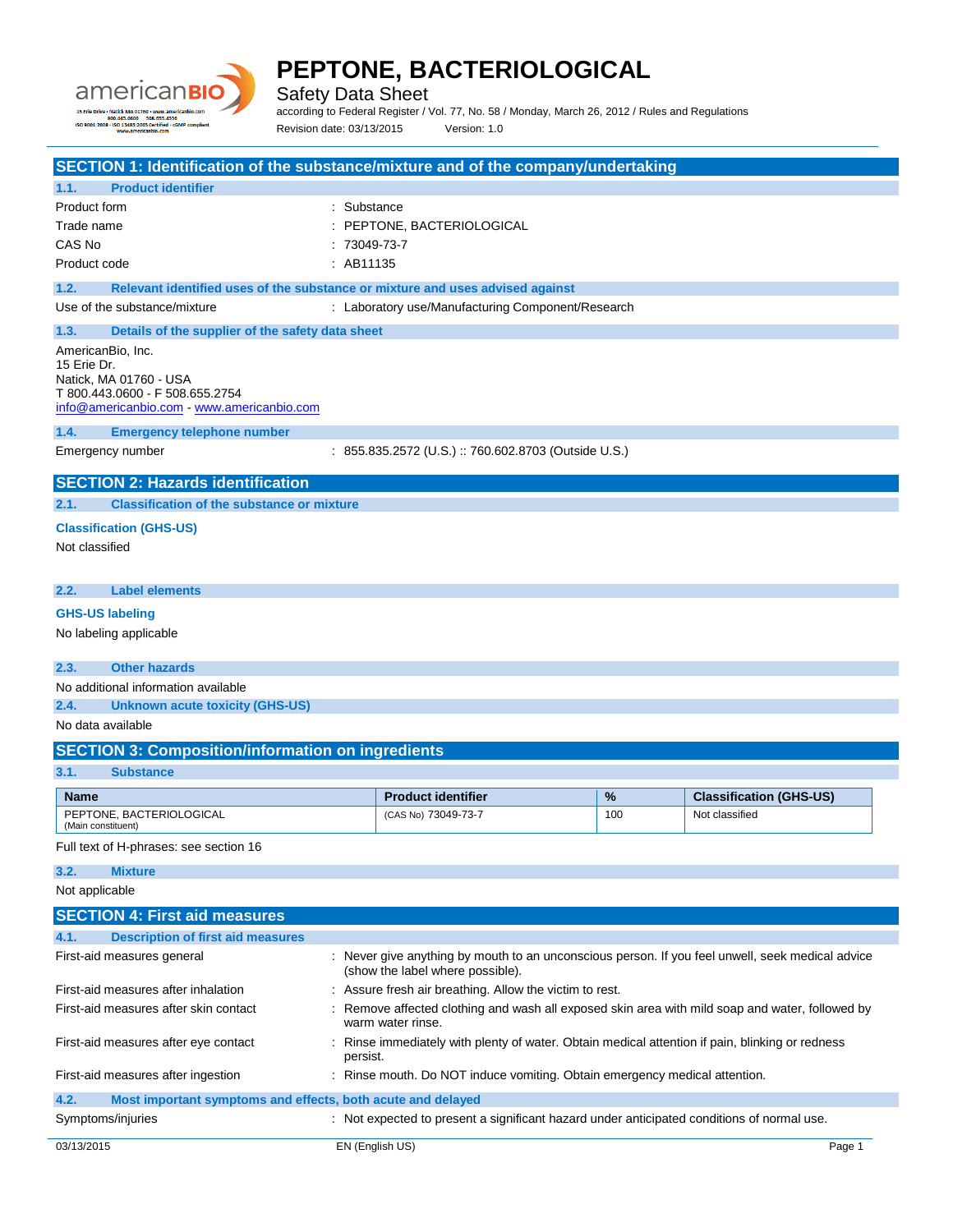Safety Data Sheet

according to Federal Register / Vol. 77, No. 58 / Monday, March 26, 2012 / Rules and Regulations

| Indication of any immediate medical attention and special treatment needed<br>4.3.                      |                                                                                                                                                                                            |  |  |  |
|---------------------------------------------------------------------------------------------------------|--------------------------------------------------------------------------------------------------------------------------------------------------------------------------------------------|--|--|--|
| No additional information available                                                                     |                                                                                                                                                                                            |  |  |  |
| <b>SECTION 5: Firefighting measures</b>                                                                 |                                                                                                                                                                                            |  |  |  |
| <b>Extinguishing media</b><br>5.1.                                                                      |                                                                                                                                                                                            |  |  |  |
| suitable extinguishing media                                                                            | : Foam. Dry powder. Carbon dioxide. Water spray. Sand.                                                                                                                                     |  |  |  |
| Unsuitable extinguishing media                                                                          | : Do not use a heavy water stream.                                                                                                                                                         |  |  |  |
|                                                                                                         |                                                                                                                                                                                            |  |  |  |
| 5.2.<br>Special hazards arising from the substance or mixture                                           |                                                                                                                                                                                            |  |  |  |
| No additional information available                                                                     |                                                                                                                                                                                            |  |  |  |
| 5.3.<br><b>Advice for firefighters</b>                                                                  |                                                                                                                                                                                            |  |  |  |
| Firefighting instructions                                                                               | : Use water spray or fog for cooling exposed containers. Exercise caution when fighting any<br>chemical fire. Avoid (reject) fire-fighting water to enter environment.                     |  |  |  |
| Protection during firefighting                                                                          | : Do not enter fire area without proper protective equipment, including respiratory protection.                                                                                            |  |  |  |
| <b>SECTION 6: Accidental release measures</b>                                                           |                                                                                                                                                                                            |  |  |  |
| 6.1.<br>Personal precautions, protective equipment and emergency procedures                             |                                                                                                                                                                                            |  |  |  |
| 6.1.1.<br>For non-emergency personnel                                                                   |                                                                                                                                                                                            |  |  |  |
| <b>Emergency procedures</b>                                                                             | : Evacuate unnecessary personnel.                                                                                                                                                          |  |  |  |
|                                                                                                         |                                                                                                                                                                                            |  |  |  |
| 6.1.2.<br>For emergency responders                                                                      |                                                                                                                                                                                            |  |  |  |
| Protective equipment                                                                                    | Equip cleanup crew with proper protection.                                                                                                                                                 |  |  |  |
| <b>Emergency procedures</b>                                                                             | : Ventilate area.                                                                                                                                                                          |  |  |  |
| 6.2.<br><b>Environmental precautions</b>                                                                |                                                                                                                                                                                            |  |  |  |
| Prevent entry to sewers and public waters. Notify authorities if liquid enters sewers or public waters. |                                                                                                                                                                                            |  |  |  |
| 6.3.<br>Methods and material for containment and cleaning up                                            |                                                                                                                                                                                            |  |  |  |
| Methods for cleaning up                                                                                 | : On land, sweep or shovel into suitable containers. Minimize generation of dust. Store away from<br>other materials.                                                                      |  |  |  |
| <b>Reference to other sections</b><br>6.4.                                                              |                                                                                                                                                                                            |  |  |  |
| See Heading 8. Exposure controls and personal protection.                                               |                                                                                                                                                                                            |  |  |  |
| <b>SECTION 7: Handling and storage</b>                                                                  |                                                                                                                                                                                            |  |  |  |
| <b>Precautions for safe handling</b><br>7.1.                                                            |                                                                                                                                                                                            |  |  |  |
| Precautions for safe handling                                                                           | : Wash hands and other exposed areas with mild soap and water before eat, drink or smoke and<br>when leaving work. Provide good ventilation in process area to prevent formation of vapor. |  |  |  |
| 7.2.<br>Conditions for safe storage, including any incompatibilities                                    |                                                                                                                                                                                            |  |  |  |
| Storage conditions                                                                                      | Store in a dry place. Keep only in the original container in a cool, well ventilated place away from<br>: Direct sunlight. Keep container closed when not in use.                          |  |  |  |
| Incompatible products                                                                                   | Strong bases. strong acids.                                                                                                                                                                |  |  |  |
| Incompatible materials                                                                                  | Sources of ignition. Direct sunlight.                                                                                                                                                      |  |  |  |
| <b>Specific end use(s)</b><br>7.3.                                                                      |                                                                                                                                                                                            |  |  |  |
| No additional information available                                                                     |                                                                                                                                                                                            |  |  |  |
| <b>SECTION 8: Exposure controls/personal protection</b>                                                 |                                                                                                                                                                                            |  |  |  |
| <b>Control parameters</b><br>8.1.                                                                       |                                                                                                                                                                                            |  |  |  |
| No additional information available                                                                     |                                                                                                                                                                                            |  |  |  |
|                                                                                                         |                                                                                                                                                                                            |  |  |  |
| 8.2.<br><b>Exposure controls</b>                                                                        |                                                                                                                                                                                            |  |  |  |
| Personal protective equipment                                                                           | : Avoid all unnecessary exposure.                                                                                                                                                          |  |  |  |
| Hand protection                                                                                         | : Wear protective gloves.                                                                                                                                                                  |  |  |  |

- Eye protection  $\qquad \qquad : \qquad$  Chemical goggles or safety glasses.
- Respiratory protection **in the set of the COV** wear approved mask.
- Other information **contact that is a contact of the US** when using, do not eat, drink or smoke.
	-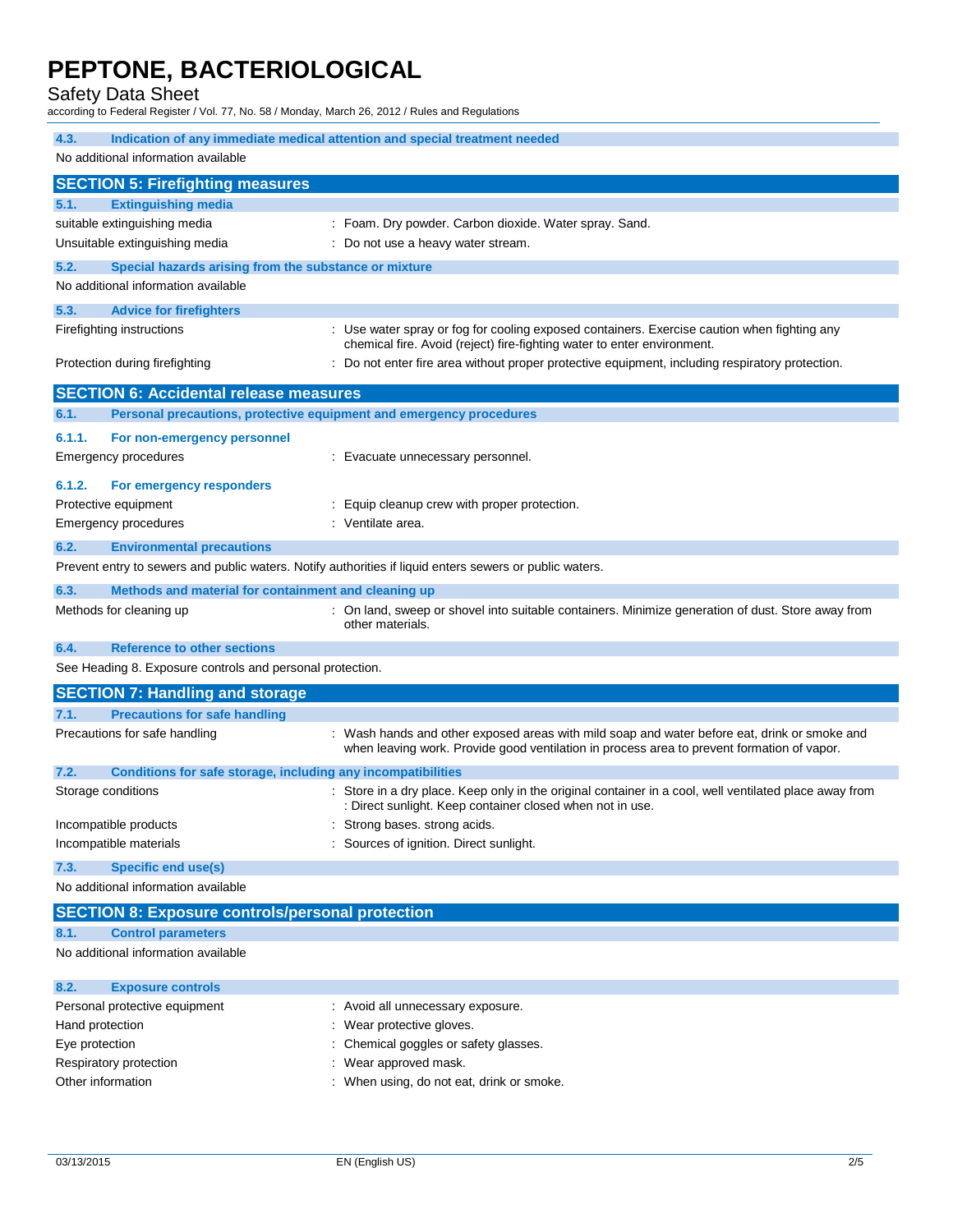Safety Data Sheet

according to Federal Register / Vol. 77, No. 58 / Monday, March 26, 2012 / Rules and Regulations

| <b>SECTION 9: Physical and chemical properties</b>            |                     |  |  |
|---------------------------------------------------------------|---------------------|--|--|
| Information on basic physical and chemical properties<br>9.1. |                     |  |  |
| Physical state                                                | : Solid             |  |  |
| Appearance                                                    | : Powder.           |  |  |
| Color                                                         | light yellow.       |  |  |
| Odor                                                          | characteristic.     |  |  |
| Odor threshold                                                | No data available   |  |  |
| рH                                                            | $: 6.5 - 7.5$       |  |  |
| Relative evaporation rate (butyl acetate=1)                   | : No data available |  |  |
| Melting point                                                 | No data available   |  |  |
| Freezing point                                                | No data available   |  |  |
| Boiling point                                                 | No data available   |  |  |
| Flash point                                                   | No data available   |  |  |
| Self ignition temperature                                     | No data available   |  |  |
| Decomposition temperature                                     | No data available   |  |  |
| Flammability (solid, gas)                                     | : No data available |  |  |
| Vapor pressure                                                | : No data available |  |  |
| Relative vapor density at 20 °C                               | : No data available |  |  |
| Relative density                                              | : No data available |  |  |
| Solubility                                                    | : Water: 20 g/l     |  |  |
| Log Pow                                                       | No data available   |  |  |
| Log Kow                                                       | No data available   |  |  |
| Viscosity, kinematic                                          | No data available   |  |  |
| Viscosity, dynamic                                            | No data available   |  |  |
| <b>Explosive properties</b>                                   | No data available   |  |  |
| Oxidizing properties                                          | No data available   |  |  |
| <b>Explosive limits</b>                                       | : No data available |  |  |
| <b>Other information</b><br>9.2.                              |                     |  |  |
| No additional information available                           |                     |  |  |
| <b>SECTION 10: Stability and reactivity</b>                   |                     |  |  |
| 10.1.<br><b>Reactivity</b>                                    |                     |  |  |
| No additional information available                           |                     |  |  |
| 10.2.<br><b>Chemical stability</b>                            |                     |  |  |
| Not established.                                              |                     |  |  |
| 10.3.<br><b>Possibility of hazardous reactions</b>            |                     |  |  |
| Not established.                                              |                     |  |  |
| <b>Conditions to avoid</b><br>10.4.                           |                     |  |  |
| Direct sunlight. Extremely high or low temperatures.          |                     |  |  |
| 10.5.<br><b>Incompatible materials</b>                        |                     |  |  |
| strong acids. Strong bases.                                   |                     |  |  |
| 10.6.<br><b>Hazardous decomposition products</b>              |                     |  |  |
| fume. Carbon monoxide. Carbon dioxide.                        |                     |  |  |
| <b>SECTION 11: Toxicological information</b>                  |                     |  |  |
| <b>Information on toxicological effects</b><br>11.1.          |                     |  |  |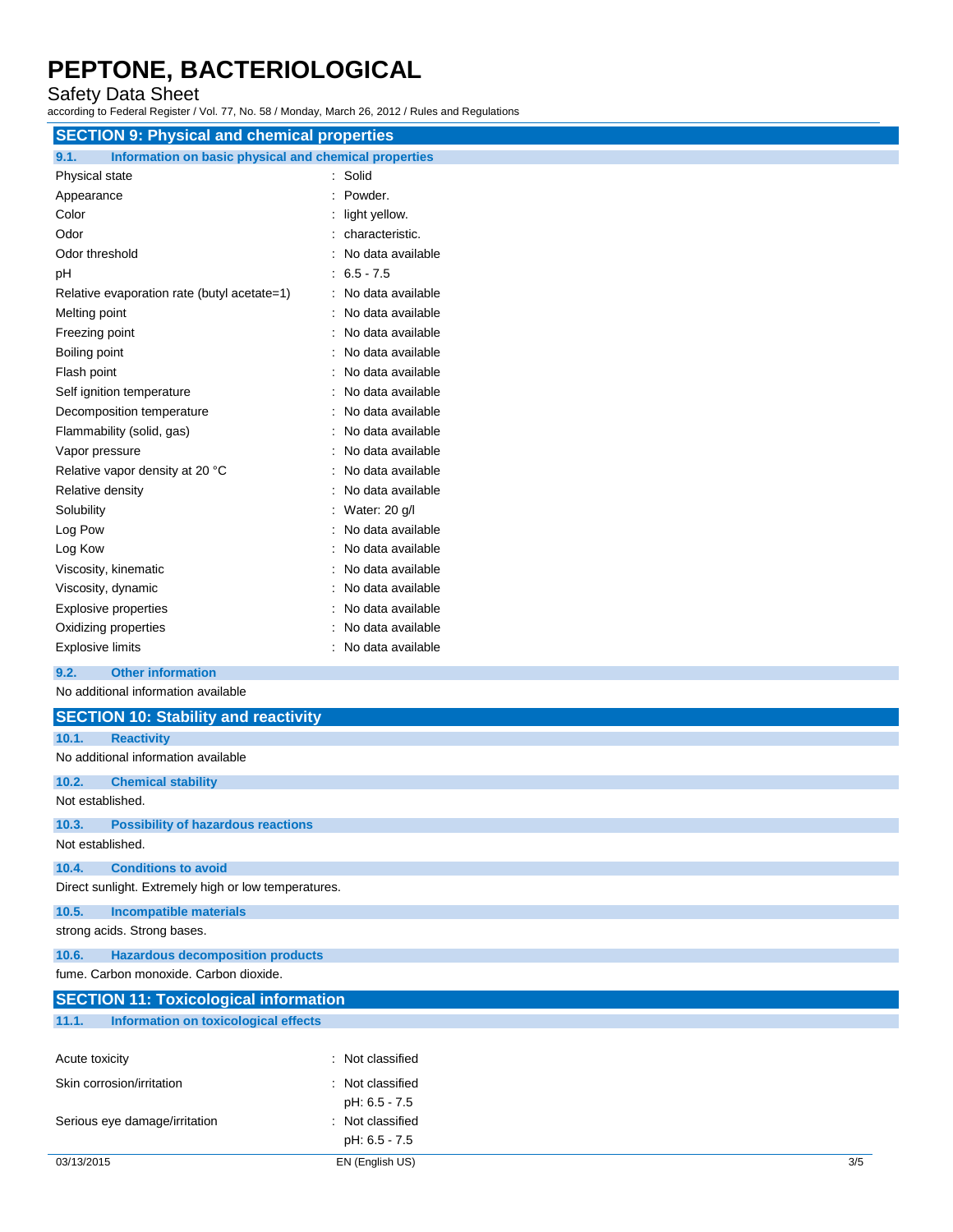Safety Data Sheet

according to Federal Register / Vol. 77, No. 58 / Monday, March 26, 2012 / Rules and Regulations

| Respiratory or skin sensitization                      | : Not classified                                                    |
|--------------------------------------------------------|---------------------------------------------------------------------|
| Germ cell mutagenicity                                 | : Not classified                                                    |
| Carcinogenicity                                        | : Not classified                                                    |
| Reproductive toxicity                                  | : Not classified                                                    |
| Specific target organ toxicity (single exposure)       | : Not classified                                                    |
| Specific target organ toxicity (repeated<br>exposure)  | : Not classified                                                    |
| Aspiration hazard                                      | : Not classified                                                    |
| Potential Adverse human health effects and<br>symptoms | : Based on available data, the classification criteria are not met. |

| <b>SECTION 12: Ecological information</b>           |                                                                         |
|-----------------------------------------------------|-------------------------------------------------------------------------|
| <b>Toxicity</b><br>12.1.                            |                                                                         |
| No additional information available                 |                                                                         |
| 12.2.<br><b>Persistence and degradability</b>       |                                                                         |
| PEPTONE, BACTERIOLOGICAL (73049-73-7)               |                                                                         |
| Persistence and degradability                       | Not established.                                                        |
| 12.3.<br><b>Bioaccumulative potential</b>           |                                                                         |
| PEPTONE, BACTERIOLOGICAL (73049-73-7)               |                                                                         |
| Bioaccumulative potential                           | Not established.                                                        |
| 12.4.<br><b>Mobility in soil</b>                    |                                                                         |
| No additional information available                 |                                                                         |
| <b>Other adverse effects</b><br>12.5.               |                                                                         |
| Other information                                   | : Avoid release to the environment.                                     |
| <b>SECTION 13: Disposal considerations</b>          |                                                                         |
| 13.1.<br><b>Waste treatment methods</b>             |                                                                         |
| Waste disposal recommendations                      | Dispose in a safe manner in accordance with local/national regulations. |
| Ecology - waste materials                           | : Avoid release to the environment.                                     |
| <b>SECTION 14: Transport information</b>            |                                                                         |
| In accordance with DOT                              |                                                                         |
| No dangerous good in sense of transport regulations |                                                                         |
| <b>Additional information</b>                       |                                                                         |
| Other information                                   | : No supplementary information available.                               |
|                                                     |                                                                         |
| <b>ADR</b>                                          |                                                                         |
| Transport document description                      | : UN N/A                                                                |
| <b>Transport by sea</b>                             |                                                                         |
| No additional information available                 |                                                                         |
| <b>Air transport</b>                                |                                                                         |
| No additional information available                 |                                                                         |
| <b>SECTION 15: Regulatory information</b>           |                                                                         |
| 15.1. US Federal regulations                        |                                                                         |
| No additional information available                 |                                                                         |
| <b>15.2. International regulations</b>              |                                                                         |
| <b>CANADA</b>                                       |                                                                         |
| No additional information available                 |                                                                         |
|                                                     |                                                                         |